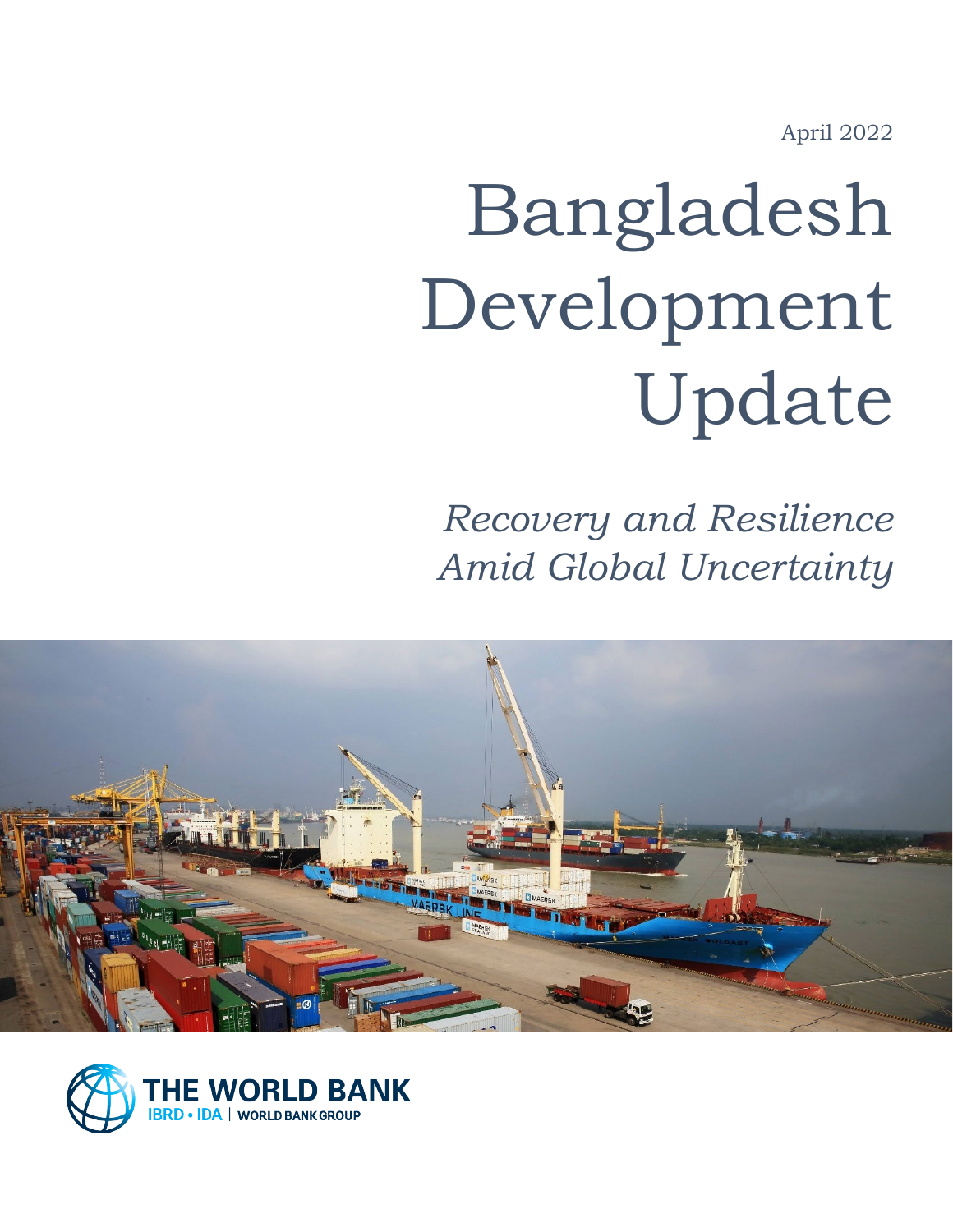The World Bank Office, Dhaka Plot E-32, Agargaon Sher-e-Bangla Nagar Dhaka – 1207, Bangladesh Tel.: (880-2) 5566-7777 Fax: (880-2) 5566-7778 www.worldbank.org/bd

#### **Standard Disclaimer:**

This volume is a product of the staff of the International Bank for Reconstruction and Development / The World Bank. The findings, interpretations, and conclusions expressed in this paper do not necessarily reflect the views of the Executive Directors of The World Bank or the governments they represent. The World Bank does not guarantee the accuracy of the data included in this work. The boundaries, colors, denominations, and other information shown on any map in this work do not imply any judgment on the part of The World Bank concerning the legal status of any territory or the endorsement or acceptance of such boundaries.

#### **Copyright Statement:**

The material in this publication is copyrighted. Copying and/or transmitting portions or all of this work without permission may be a violation of applicable law. The International Bank for Reconstruction and Development/The World Bank encourages dissemination of its work and will normally grant permission to reproduce portions of the work promptly.

For permission to photocopy or reprint any part of this work, please send a request with complete information to the Copyright Clearance Center, Inc., 222 Rosewood Drive, Danvers, MA 01923, USA, telephone 978-750-8400, fax 978-750-4470, http://www.copyright.com/.

All other queries on rights and licenses, including subsidiary rights, should be addressed to the Office of the Publisher, The World Bank, 1818 H Street NW, Washington, DC 20433, USA, fax 202-522-2422, e-mail pubrights@worldbank.org.

**Photo Credits:** The World Bank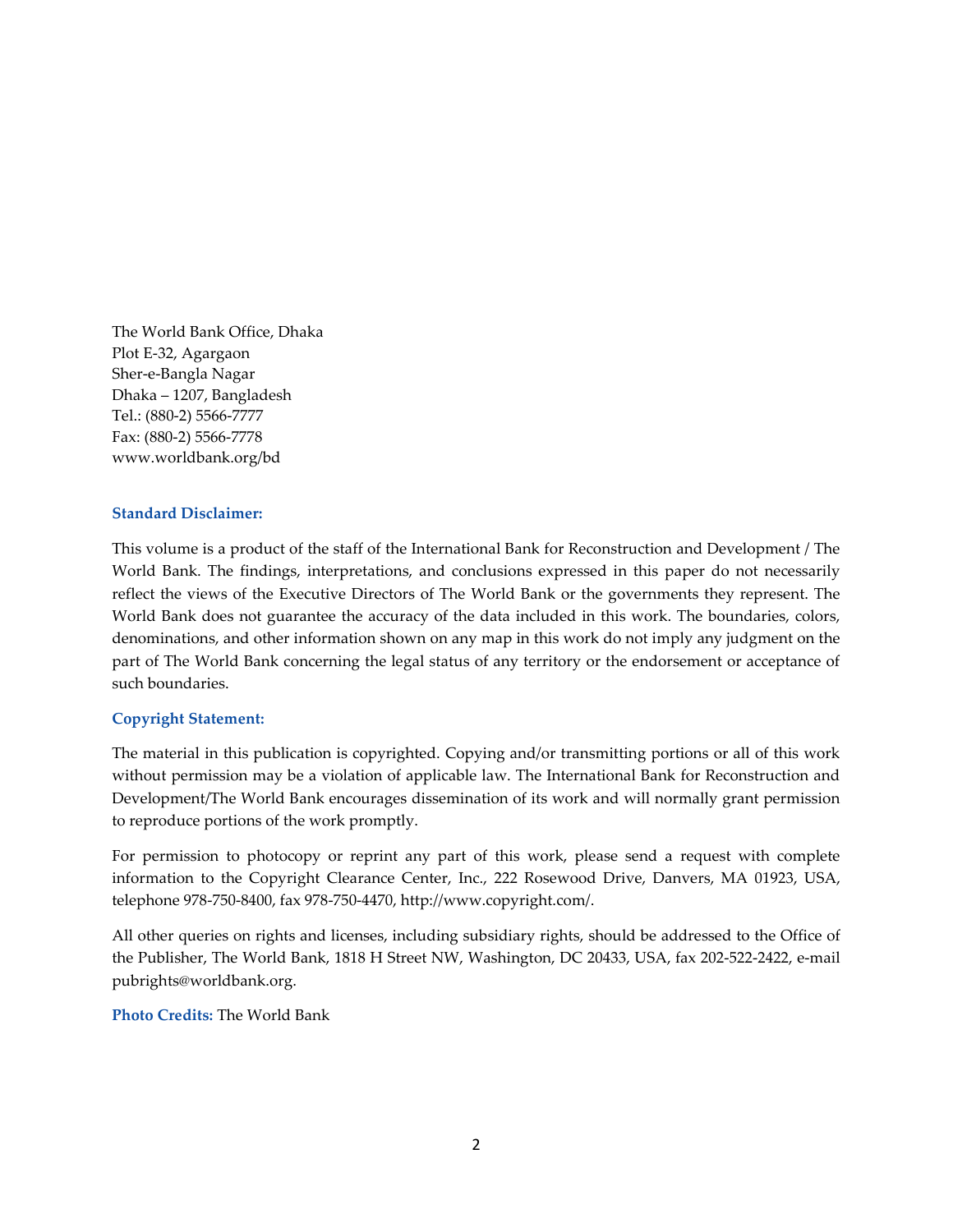## **Table of Contents**

#### **Boxes**

# **Figures**

### **Tables**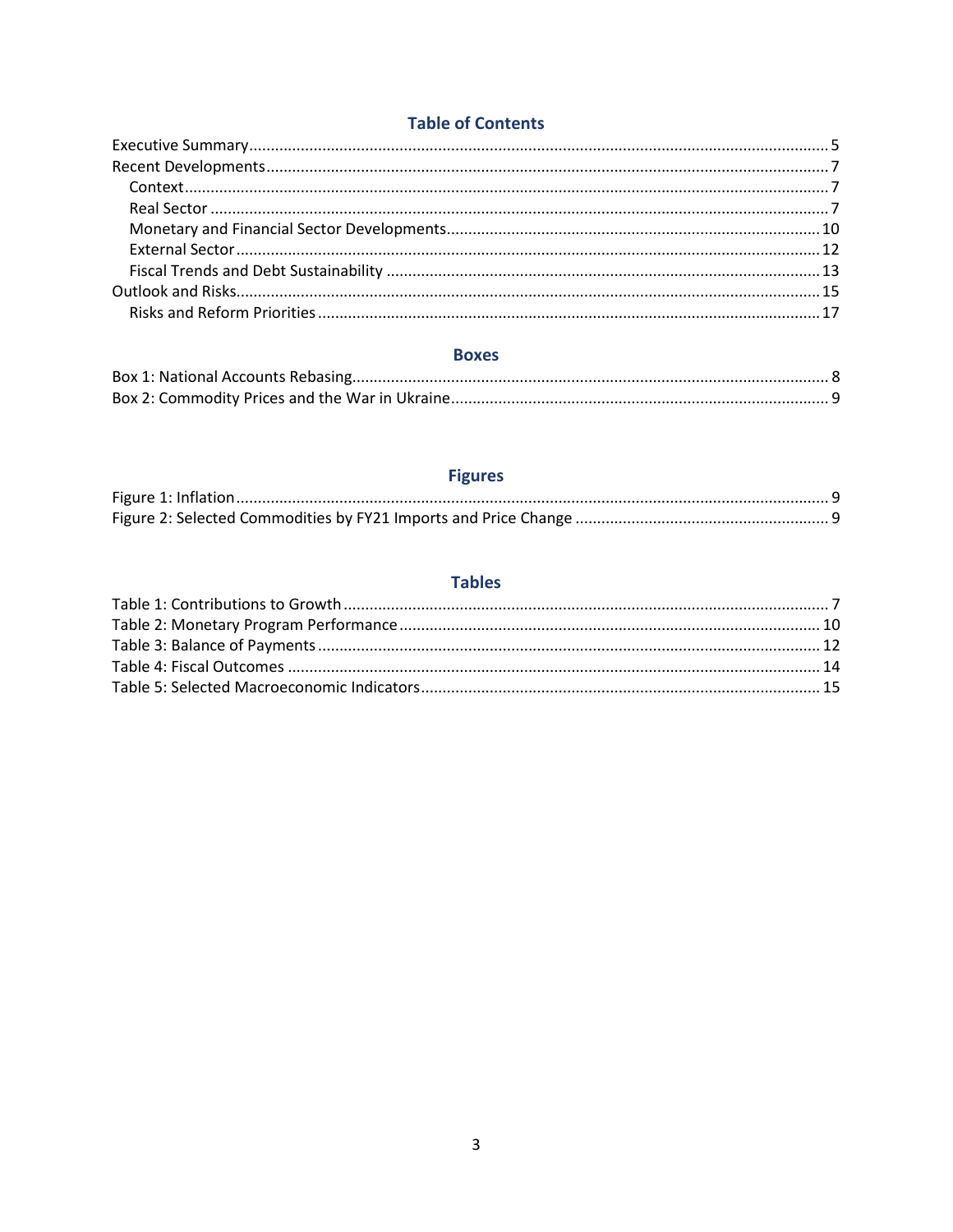#### **Summary**

This report provides an assessment of the state of the economy in Bangladesh, the outlook, risks, and key reform challenges. It covers real sector developments, focusing on growth and its components; inflation; monetary and financial sector developments; external sector trends, focusing on the balance of payments, foreign exchange reserves and the exchange rate; and fiscal outcomes, focusing on revenue mobilization, public expenditures, and deficit financing.

#### **Acknowledgements**

This report was prepared by a team comprised of Bernard Haven (Senior Economist), Robert Carl Michael Beyer (Senior Economist), Nora Carina Dihel (Senior Economist), Nazmus Sadat Khan (Economist), Selvia Arshad (Consultant), and Bibhuti Chakma (Team Associate). Alexander Pankov (Lead Financial Sector Specialist), Tatsiana Kliatskova (Financial Sector Specialist) and Sadia Afrin (Consultant) contributed to the analysis of the Financial Sector. Ayago Esmubancha Wambile (Senior Economist) and Sailesh Tiwari (Senior Economist) contributed to the analysis of poverty trends. Yutaka Yoshino (Lead Country Economist) and Hoon Sahib Soh (Practice Manager) provided overall guidance under the leadership of Mercy Miyang Tembon (Country Director, Bangladesh and Bhutan) and Zoubida Allaoua (Regional Director, EFI).

#### **Abbreviations**

| <b>ADP</b>  | Annual Development Program                         | <b>LDC</b>     | <b>Least Developed Country</b>      |
|-------------|----------------------------------------------------|----------------|-------------------------------------|
| <b>ADR</b>  | Advance-to-Deposit Ratio                           | M <sub>2</sub> | <b>Broad Money</b>                  |
| <b>BB</b>   | Bangladesh Bank                                    | <b>MLT</b>     | Medium and Long-Term                |
| <b>BBS</b>  | <b>Bangladesh Bureau of Statistics</b>             | <b>NBR</b>     | National Board of Revenue           |
| <b>BDT</b>  | Bangladeshi Taka                                   | <b>NDA</b>     | Net Domestic Assets                 |
| <b>BOP</b>  | <b>Balance of Payment</b>                          | <b>NFA</b>     | Net Foreign Assets                  |
| <b>CPIA</b> | <b>Country Policy and Institutional Assessment</b> | <b>NPL</b>     | Non-Performing Loan                 |
| <b>CRAR</b> | Capital to Risk-Weighted Assets Ratio              | <b>NSC</b>     | <b>National Savings Certificate</b> |
| <b>DSA</b>  | Debt Sustainability Analysis                       | <b>PFM</b>     | <b>Public Financial Management</b>  |
| <b>DSEX</b> | Dhaka Stock Exchange                               | <b>PIM</b>     | <b>Public Investment Management</b> |
| <b>DSL</b>  | Debt Service Liabilities                           | <b>RMG</b>     | Ready-made garments                 |
| <b>EMDE</b> | <b>Emerging Market and Developing Economies</b>    | <b>UMIC</b>    | <b>Upper Middle-Income Country</b>  |
| <b>EPZ</b>  | <b>Export Promotion Zone</b>                       | <b>VAT</b>     | Value-added Tax                     |
| GDP         | <b>Gross Domestic Product</b>                      |                |                                     |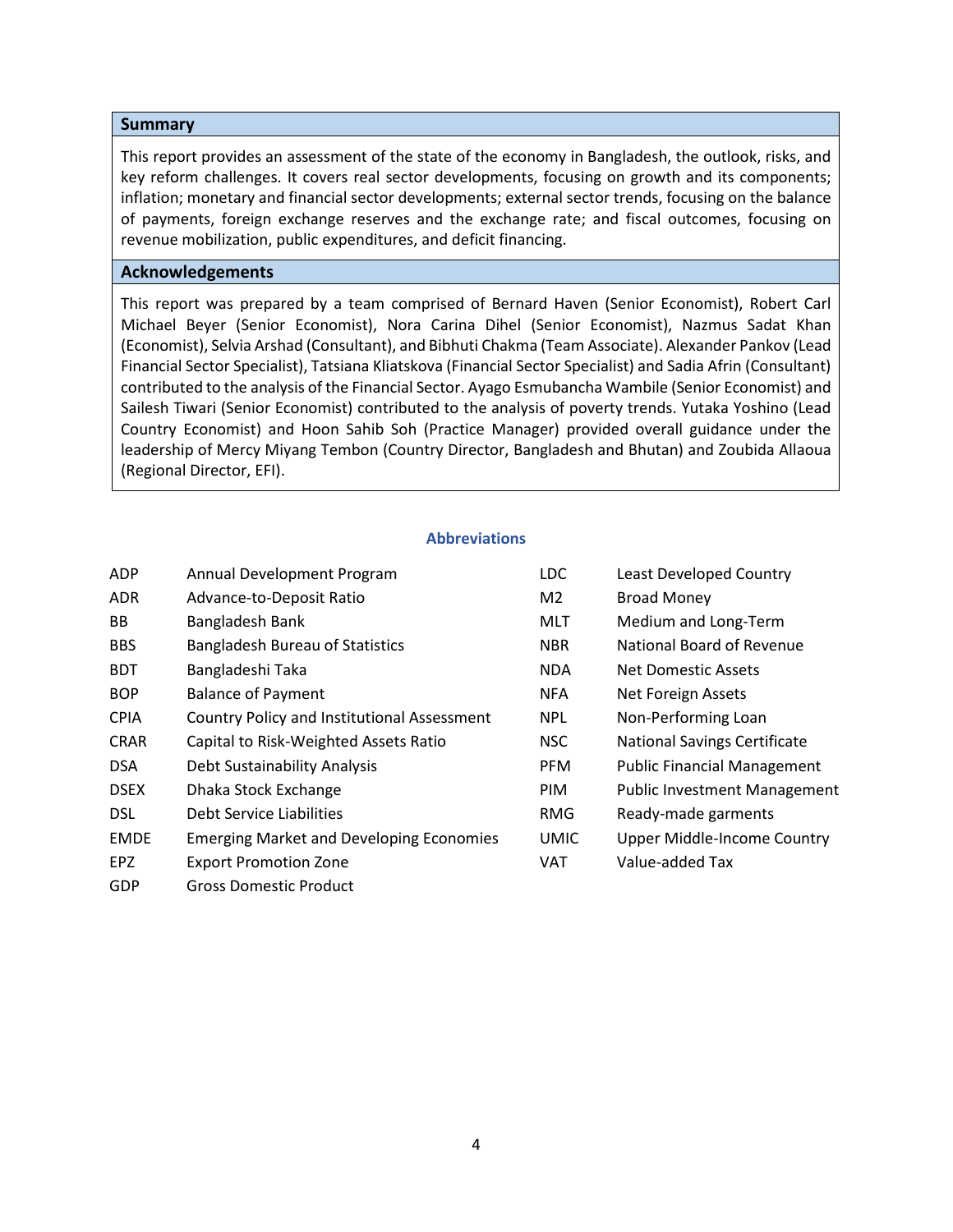#### **Executive Summary**

<span id="page-4-0"></span>A robust economic recovery in Bangladesh is facing new headwinds. Higher global commodity prices are widening the current account deficit and increasing inflationary pressure in the context of the war in Ukraine. Real GDP growth accelerated to 6.9 percent in FY21 as pandemic-related restrictions were eased, led by a rebound of manufacturing and service sector activities. On the demand side, exports and private consumption led growth. High-frequency indicators point to a resilient recovery in the first half of FY22, although the pace of growth slowed modestly.

Estimated poverty declined in FY21 as the economic recovery accelerated. However, recent survey data point to persistent job losses and reduced earnings due to the COVID-19 pandemic, with a disproportionate impact on women.

Inflationary pressure is rising. After remaining stable in FY21, inflation rose in FY22 with higher commodity prices and domestic demand growth. However, the transmission of higher commodity prices to consumers has been dampened by price subsidies and tax and tariff reductions on imported food items. Monetary policy remained accommodative. A gradual acceleration in private sector credit growth began in FY21 and continued in H1 FY22. In the financial sector, preexisting vulnerabilities have been exacerbated by ongoing regulatory forbearance measures.

After a substantial balance of payments surplus in FY21, the surplus turned into a deficit in H1 FY22 as the current account deficit widened. Payments on account of consumer, intermediate, and capital goods imports rose sharply with the economic recovery and increased world prices. Official remittance inflows declined as the use of informal payment channels normalized after COVID-19 travel restrictions were eased. The financial account surplus also narrowed as loan disbursements and portfolio investments slowed. Bangladesh Bank foreign exchange interventions moderated the depreciation of the exchange rate.

The fiscal deficit narrowed to an estimated 3.6 percent of GDP in FY21, as revenue growth outpaced expenditure growth. As in previous years, both revenue and expenditure fell short of their targets. Public debt remained sustainable, with a low risk of debt distress. A reduction in interest rates on high-cost National Savings Certificates, a major source of domestic debt, led to a sharp decline in issuance in FY22.

Despite a modest deceleration in FY22, GDP growth is expected to remain resilient in the medium term, as pandemic-related economic disruptions ease. Inflation is projected to remain elevated due to both demand-pull and cost-push factors. External and fiscal sustainability will be stressed by rising global commodity prices and increased uncertainty following the war in Ukraine. Downside risks include continued high commodity prices that could worsen inflation dynamics and impact the external balance, weaker global demand for Bangladesh's exports, and potential new waves of COVID-19 that could require further containment measures. Economic disruptions and extended regulatory forbearance could worsen financial sector vulnerabilities.

Structural reforms provide an opportunity to accelerate growth and job creation. Rationalizing the tariff structure with lower overall protection and modernizing import and export processes would help Bangladesh compete in the world as well as regional export markets. An improved business climate, a predictable regulatory framework and a deeper financial sector would support innovation and attract higher foreign and domestic investment.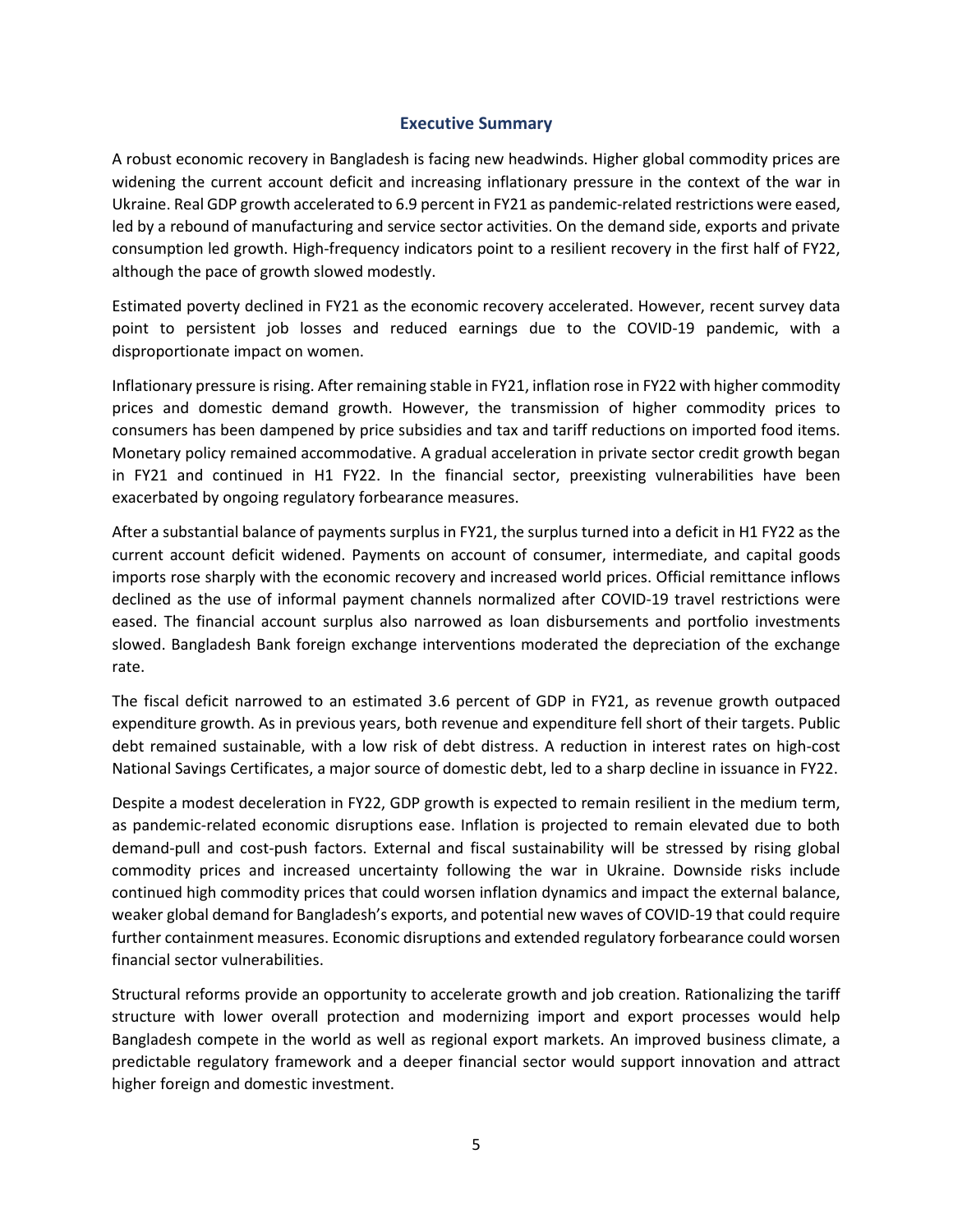Addressing climate vulnerabilities would strengthen the resilience of the recovery. Climate change adaptation investments will be critical to protect vulnerable sectors and people, while mitigation measures can reduce emissions growth. Implementation of long-term plans to address climate change will also require resolution of institutional constraints, including more efficient public investment and public financial management.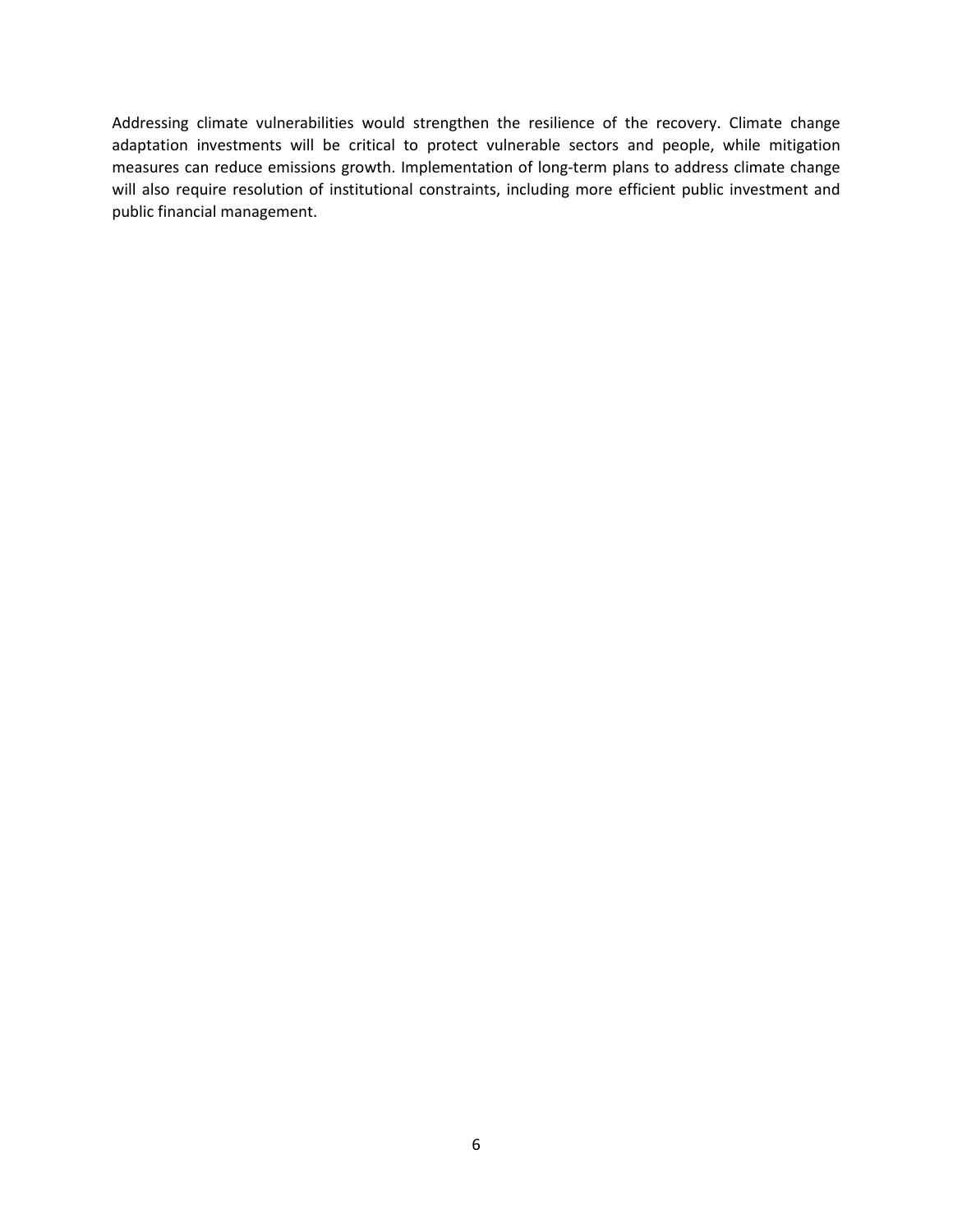#### **Recent Developments**

#### <span id="page-6-1"></span><span id="page-6-0"></span>**Context**

**A robust economic recovery in Bangladesh faces new headwinds, as higher global commodity prices exacerbate the current account deficit and inflationary pressure.** The economic impacts of the COVID-19 pandemic are waning. Infections and deaths surged during the Delta (July to August 2021) and Omicron (January to February 2022) waves of the pandemic. However, narrow targeting of movement restrictions and wider vaccine coverage limited the impact on economic activity. As of April 1, 2022, approximately 66.7 percent of the population received two vaccine doses, and 75.[1](#page-6-3) percent received at least one dose.<sup>1</sup> Officially recorded real GDP growth rebounded to 6.9 percent in FY21 and high frequency indicators of trade, industrial activity, and credit growth pointed to a continuing expansion in the first half of FY22. However, the recovery faces new headwinds following the surge in global commodity prices in the context of the war in Ukraine.

#### <span id="page-6-2"></span>**Real Sector**

*A robust recovery in FY21 continued in the first half of FY22. On the supply side, growth was driven by a rebound of manufacturing and service sector activities. On the demand side, acceleration in exports and private consumption led growth. After remaining stable in FY21, inflation rose in FY22, driven in part by rising global commodity prices. Estimated poverty declined in FY21 as household income recovered.*

| <b>Table 1: Contributions to Growth</b> |                                            |        |        |        |      |             |        |  |  |
|-----------------------------------------|--------------------------------------------|--------|--------|--------|------|-------------|--------|--|--|
|                                         | <b>FY15</b>                                | FY16   | FY17   | FY18   | FY19 | <b>FY20</b> | FY21   |  |  |
| GDP Growth                              | 6.6                                        | 7.1    | 6.6    | 7.3    | 7.9  | 3.4         | 6.9    |  |  |
|                                         | Contribution of Production Sectors (%)     |        |        |        |      |             |        |  |  |
| Industry                                | 2.7                                        | 4.2    | 2.6    | 3.2    | 3.8  | 1.2         | 3.5    |  |  |
| <b>Services</b>                         | 3.0                                        | 3.6    | 3.3    | 3.3    | 3.5  | 2.0         | 2.9    |  |  |
| Agriculture                             | 0.5                                        | $-0.9$ | 0.4    | 0.5    | 0.4  | 0.4         | 0.4    |  |  |
| Import duty                             | 0.3                                        | 0.3    | 0.3    | 0.3    | 0.2  | $-0.2$      | 0.2    |  |  |
|                                         | Contribution of Expenditure Components (%) |        |        |        |      |             |        |  |  |
| Consumption                             | 4.6                                        | 2.6    | 4.6    | 6.6    | 4.1  | 2.1         | 5.7    |  |  |
| Private consumption                     | 4.1                                        | 2.1    | 4.2    | 6.3    | 3.3  | 2.0         | 5.3    |  |  |
| Government consumption                  | 0.5                                        | 0.5    | 0.4    | 0.3    | 0.8  | 0.1         | 0.4    |  |  |
| Investment                              | 2.1                                        | 2.7    | 2.5    | 3.7    | 2.2  | 1.3         | 2.6    |  |  |
| Private Investment                      | 1.4                                        | 2.4    | 1.4    | 3.4    | 2.2  | 0.1         | 1.9    |  |  |
| Government Investment                   | 0.7                                        | 0.3    | 1.2    | 0.3    | 0.0  | 1.2         | 0.7    |  |  |
| Resource Balance                        | $-1.1$                                     | 1.7    | $-1.2$ | $-3.3$ | 1.4  | $-0.2$      | $-1.5$ |  |  |
| Exports, goods & services               | $-0.5$                                     | 0.3    | $-0.3$ | 0.8    | 1.5  | $-2.3$      | 1.0    |  |  |
| Imports, goods & services               | 0.7                                        | $-1.4$ | 0.9    | 4.1    | 0.1  | $-2.1$      | 2.4    |  |  |
| Statistical discrepancy                 | 1.0                                        | 0.1    | 0.6    | 0.3    | 0.2  | 0.3         | 0.1    |  |  |

Source: Bangladesh Bureau of Statistics (BBS), Growth in constant terms, FY16 base year.

#### *Growth*

**While the global economy has continued to recover, commodity prices have surged.** The global trade in goods reached new highs, despite persistent supply bottlenecks. Economic activity rebounded in both advanced and emerging market and developing economies (EMDEs) in 2021. High vaccination rates and

<span id="page-6-3"></span><sup>&</sup>lt;sup>1</sup> Source: Director General of Health Services (DGHS) COVID-19 Dashboard for Bangladesh.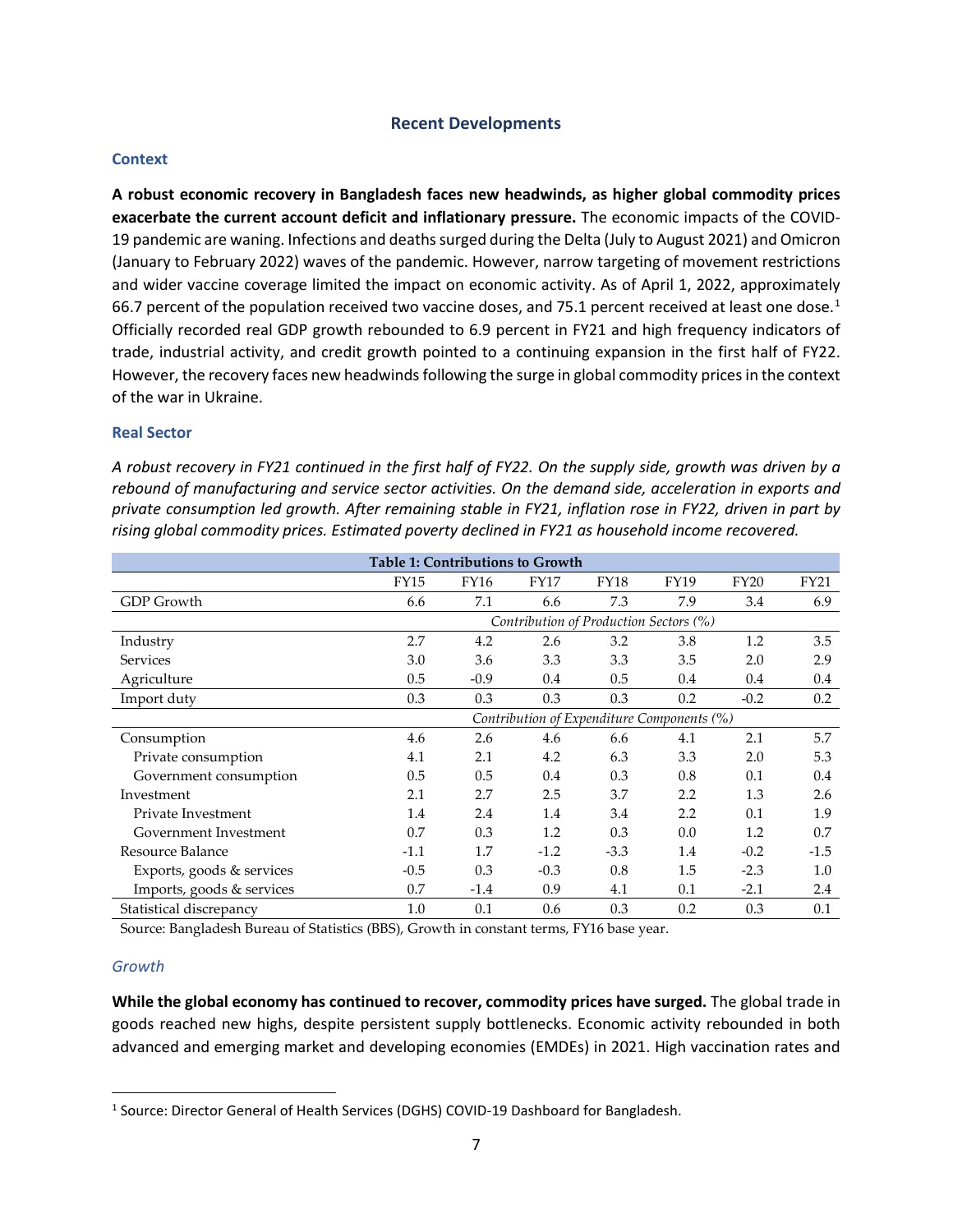sizable fiscal support have helped cushion some of the adverse economic impacts of the pandemic in advanced economies. On the other hand, waning policy support and tighter financial conditions dampened the pace of recovery in many EMDEs in 2021. Global energy prices rose in the second half of [2](#page-7-0)021 as demand recovered and supply remained constrained, particularly natural gas and coal.<sup>2</sup> Commodity prices surged further in early 2022 in the wake of the war in Ukraine, including energy, food and agricultural products. By February 2022, energy commodity prices surged by 66.4 percent (y-o-y) and non-energy commodity prices rose by 22.7 percent.

**Bangladesh's economy kept pace with the global recovery in FY21.** Bangladesh entered the pandemic with strong policy buffers to mitigate the negative impacts of the pandemic. An extensive stimulus program and accommodative macroeconomic policies protected productive capacity in the manufacturing sector and helped offset income losses. Officially recorded real GDP growth rebounded to 6.9 percent in FY21 after decelerating to 3.4 percent in FY20. Economic data and high frequency indicators<sup>[3](#page-7-1)</sup> point to a continued recovery in July-December 2021 (H1 FY22), as new COVID-19 infections moderated, and the global economy recovered.

**On the supply side, growth was underpinned by a rebound of manufacturing and service sector activity.** The Quantum Index for Large and Medium Scale Manufacturing rose by 14.6 percent (y-o-y) in FY21 and 27.8 percent (y-o-y) in July-October of FY22, driven by a recovery in external and domestic demand. In the service sector, retail sales, hotel, and restaurant activity rebounded as movement restrictions eased. Food production grew by 2.8 percent in FY21, reflecting a robust rice harvest.

**On the demand side, growth was led by exports and a rebound of private consumption.** After declining in FY20, exports grew by 9.2 percent in FY21 and 28.4 percent in H1 FY22, with recovery in global demand for readymade garments (RMG). Bangladesh gained market share in Europe and the United States, as buyers diversified global supply chains. In addition to RMG, exports of home textiles, pharmaceuticals, engineering, and agricultural products also recorded strong growth. A 55.8 percent increase in imports of consumer goods in H1 FY22 points to a strong recovery in private consumption. Public investment rose by 9 percent (y-o-y) in FY21 as government infrastructure megaproject implementation progressed, although preliminary data from FY22 points to a slower pace of expenditure growth. A gradual acceleration in growth of credit to the private sector and a sharp increase in capital goods imports demonstrate a continued recovery of private investment as well.

#### *Box 1: National Accounts Rebasing*

**The Bangladesh Bureau of Statistics (BBS) has rebased national accounts statistics.** The FY06 base year was updated to FY16 in a December 2021 update to national accounts. Several new industry and service sub-sectors were added to national accounts. As a result, FY20 nominal GDP increased to US\$ 373.9 billion, 15.7 percent higher than nominal GDP under the FY06 base year. The Bangladesh Development Update uses the FY16 base year.

<span id="page-7-0"></span><sup>&</sup>lt;sup>2</sup> "Global Economic Prospects." The World Bank, January 2022.

<span id="page-7-1"></span> $3$  Electricity consumption rose by 7.8 percent (y-o-y). The Google Community Mobility Reports index for retail and recreation places, grocery stores, and workplaces increased by approximately 517 percent, 80 percent, and 160 percent, respectively, between the first and second half of 2021.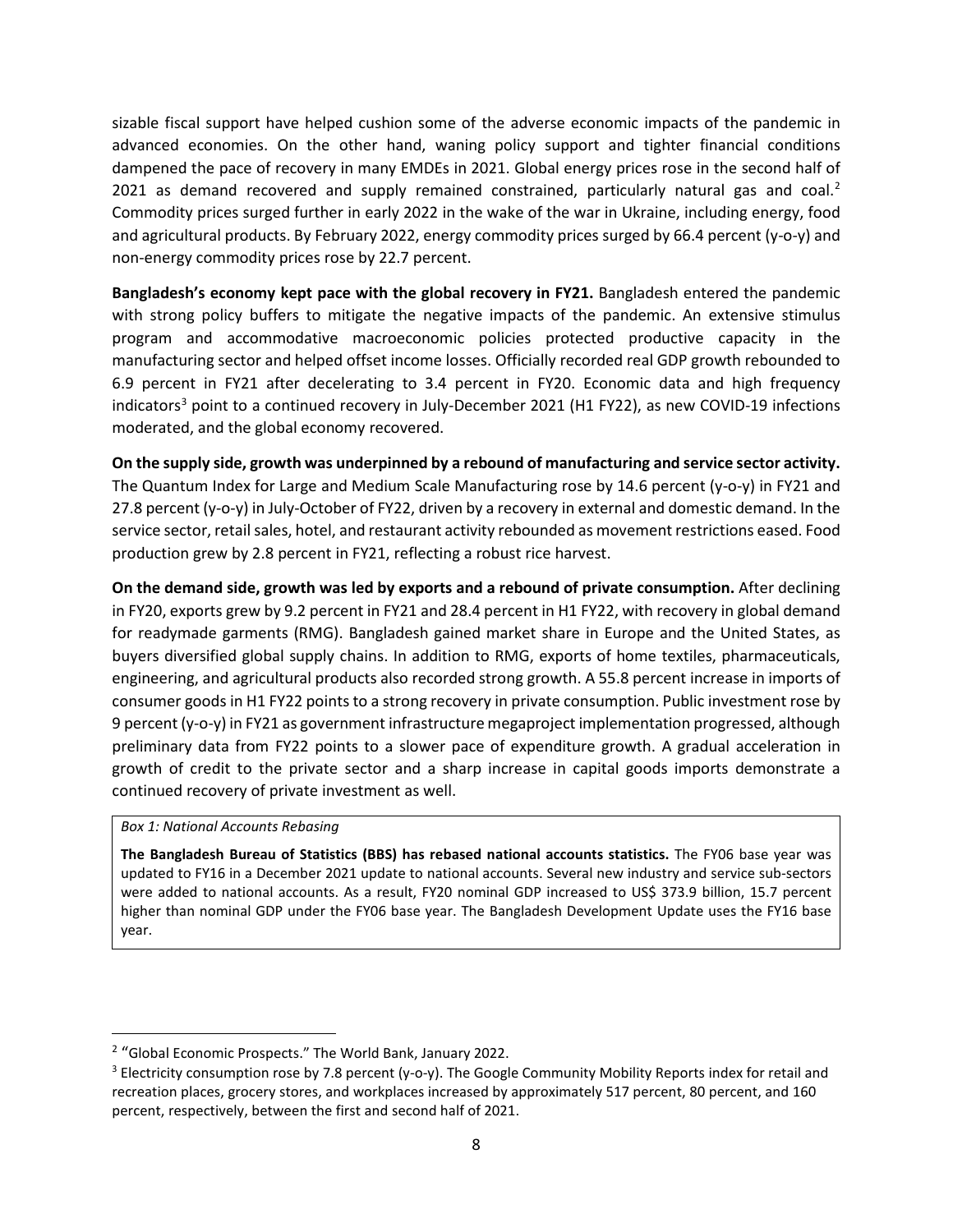#### *Inflation*

**Inflation accelerated in FY22, driven by higher commodity prices and domestic demand growth.** Inflation was moderate in FY21, reaching 5.6 percent by the end of the fiscal year. However, headline inflation rose to 6.2 percent in February 2022, driven by a rise in both food and non-food prices. Food inflation rose by 114 basis points to 6.2 percent, as the prices of edible oil, rice, and potato, remained elevated. Surveys indicate that marginalized households faced food inflation that is more than twice the officially reported number.<sup>[4](#page-8-0)</sup> Non-food inflation also accelerated, reaching 6.1 percent by February 2022. Non-food inflation was



driven by higher prices for transport and communication, clothing and footwear, household equipment, and services. Transportation costs surged by more than 20 percent following the adjustment of government-administered fuel and transportation prices.

*Box 2 - Commodity Prices and the War in Ukraine*

Crude oil, gas, wheat, fertilizer, and palm oil,<sup>[5](#page-8-1)</sup> will make the largest impact on the current account deficit, based on prior year import data (Figure 2). Price changes reflect the difference between March 2022 and average 2021 prices, using World Bank commodity price data. However, the pass-through of higher commodity prices will depend on the extent of adjustments in subsidies, tariffs, and taxes. Subsidies are provided by stateowned enterprises and are ultimately borne by the central government via transfers to cover operating losses. While some energy prices have been adjusted to partially compensate for the increase in global prices, VAT at import has been reduced on palm and soybean oil to dampen the transmission of higher prices to consumers, and subsidized food sales have been increased under various social protection programs.



#### *Poverty and welfare*

**Estimated poverty declined in FY21 in the context of a stronger economic recovery.** Estimated poverty declined to 11.9 percent in FY21 from 12.5 percent in FY20 using the international poverty line (\$1.9 a day in 2011 PPP). However, a nationwide high-frequency phone survey by the World Bank illustrated the persistent labor market impacts of the pandemic through widespread job losses and reduced earnings.

<span id="page-8-0"></span><sup>4</sup> "Inflation for the Marginalized People in Bangladesh: Beyond the official arithmetic". South Asian Network for Economic Modelling (SANEM). Thinking Aloud: Volume VIII, Issue 10: March 2022.

<span id="page-8-1"></span><sup>&</sup>lt;sup>5</sup> Palm oil and soybean oil prices have surged due to an increase in sunflower oil prices.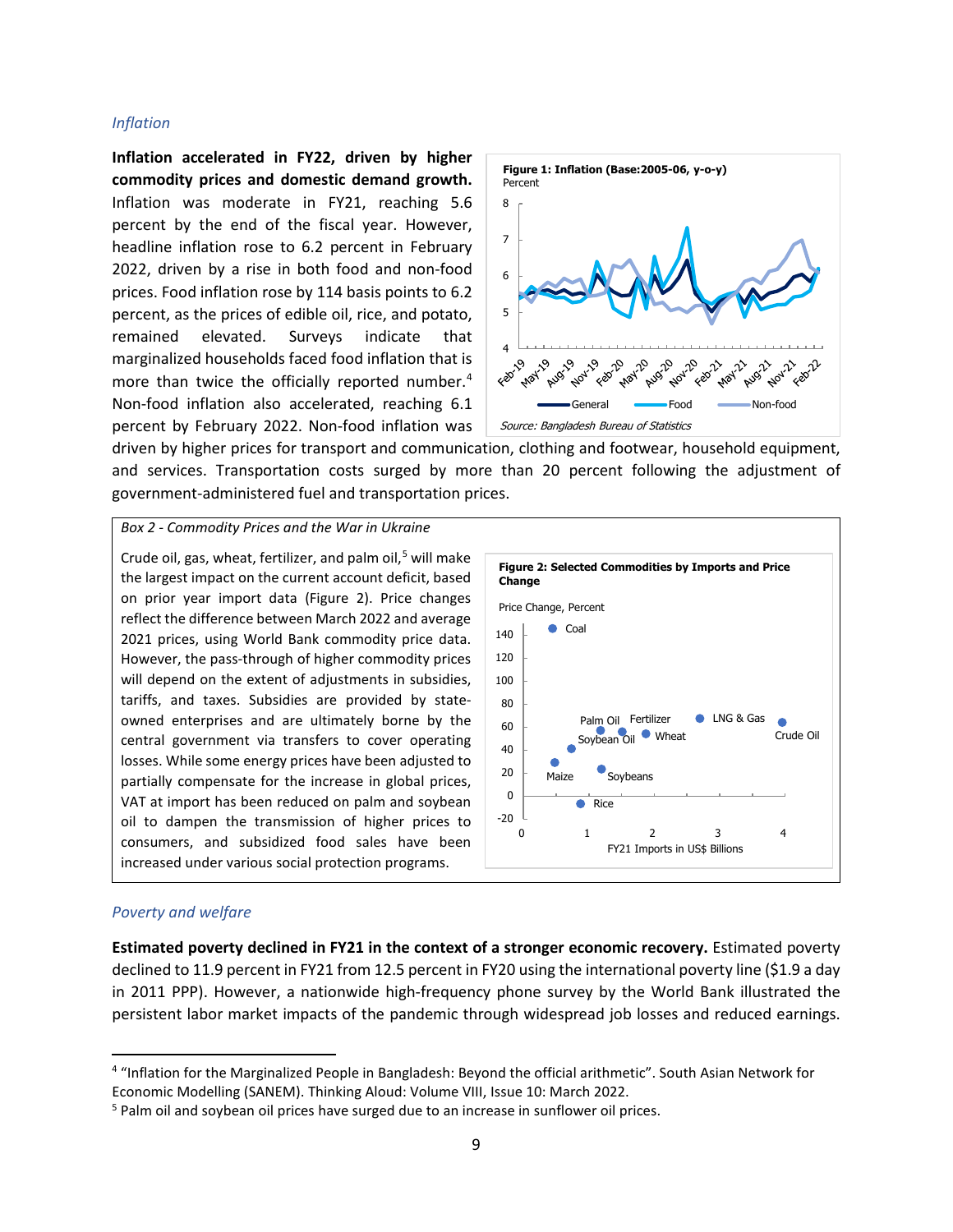Only half of the respondents who were working in January 2020 found work from April 2020 to June 2021. About 26 percent of respondents worked for less than 12 months, and 1.4 percent did not work after April 2020. The results also underscore the disproportionate impact of job losses on women, who have experienced a slower recovery in employment. COVID-19 has also had widespread health and financial impacts on the host community and displaced Rohingya population in Cox's Bazar. The second wave of infections strained the financial resources of households as evidenced by increased reliance on risky coping strategies in rapid welfare tracking surveys in mid-2021.<sup>[6](#page-9-1)</sup>

#### <span id="page-9-0"></span>**Monetary and Financial Sector Developments**

*Monetary policy remained accommodative. Reserve and broad money growth accelerated in FY21, but slowed in FY22, led by a decline in growth of net foreign assets. Private sector credit growth increased modestly in FY21 and accelerated in H1 FY22. Preexisting vulnerabilities in the financial sector have been exacerbated by regulatory forbearance measures introduced in response to the pandemic.*

| Table 2: Monetary Program Performance<br>(Y-o-Y Growth in Percentage) |                                            |        |        |                    |                          |                    |  |  |
|-----------------------------------------------------------------------|--------------------------------------------|--------|--------|--------------------|--------------------------|--------------------|--|--|
|                                                                       | <b>FY21</b><br><b>FY19</b><br>FY20<br>FY22 |        |        |                    |                          |                    |  |  |
|                                                                       | Actual                                     | Actual | Actual | Target<br>(Dec-21) | Target<br>$($ Iun-22 $)$ | Actual<br>(Dec-21) |  |  |
| Net Foreign Assets                                                    | 2.9                                        | 9.2    | 27.1   | 13.0               | 10.4                     | 3.4                |  |  |
| Net Domestic Assets                                                   | 12.1                                       | 13.6   | 9.8    | 14.1               | 16.5                     | 11.6               |  |  |
| Domestic credit                                                       | 12.3                                       | 14.0   | 10.3   | 14.1               | 17.8                     | 12.4               |  |  |
| Public                                                                | 19.8                                       | 59.9   | 21.2   | 30.6               | 32.8                     | 22.6               |  |  |
| Private                                                               | 11.3                                       | 8.6    | 8.4    | 11.0               | 14.8                     | 10.7               |  |  |
| Broad Money                                                           | 9.9                                        | 12.6   | 13.6   | 13.8               | 15.0                     | 9.6                |  |  |
| Reserve Money                                                         | 5.3                                        | 15.6   | 22.4   | 14.0               | 10.0                     | 6.5                |  |  |
| Inflation (end of period average)                                     | 5.5                                        | 5.7    | 5.6    |                    | 5.3                      | 6.1                |  |  |
| Growth                                                                | 8.1                                        | 5.2    | 6.9    |                    | 7.2                      |                    |  |  |

Source: Bangladesh Bank Monetary Survey and Bangladesh Bureau of Statistics (BBS)

**Monetary policy remained accommodative.** Bangladesh Bank (BB) adopted accommodative monetary policies in response to the COVID-19 pandemic in FY20, reducing the cash reserve ratio to 4 percent (from 5.5 percent) and the repo rate to 4.75 percent (from 6 percent) and increasing the advance-to-deposit ratio (ADR) to 8[7](#page-9-2) percent (from 85 percent).<sup>7</sup> These policies remained in place in FY21. As a result of accommodative monetary policy and BB foreign exchange interventions to limit the appreciation of the taka, reserve money growth increased to 22.4 percent in FY21, exceeding the 13.5 percent BB target. Consequently, broad money growth accelerated to 13.6 percent in FY21.

**Monetary growth slowed in FY22, led by a decline in net foreign assets (NFA).** BB foreign exchange interventions to defend the value of the taka, which contributed to slower NFA growth (y-o-y), resulted in a decline in reserve money growth to 6.5 percent in December 2021. The broad money (M2) growth rate consequently declined to 9.6 percent in December 2021, below the BB's target of 13.8 percent. In contrast to NFA, the growth of net domestic assets (NDA) increased on the back of rising credit to the public and private sector.

<span id="page-9-2"></span><span id="page-9-1"></span><sup>&</sup>lt;sup>6</sup> Cox's Bazar Panel Survey: Rapid Follow-up Round 3. World Bank.<br><sup>7</sup> ADR = Total Loans and Advances / (Total Time and Demand Liabilities + Interbank Deposit Surplus)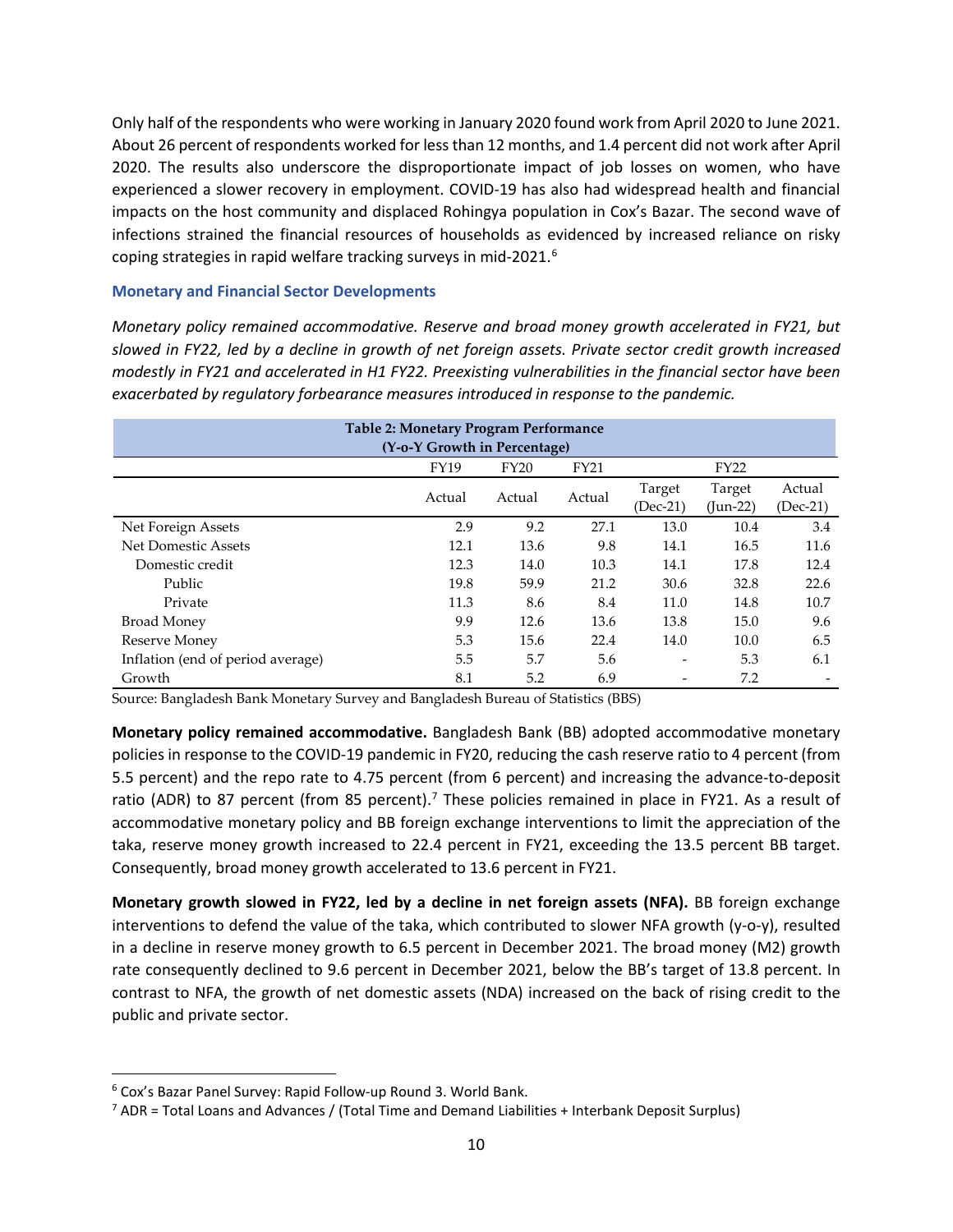**Private sector credit growth has increased modestly.** Credit to the private sector recovered in FY21, as pandemic-related restrictions were lifted. As activity regained pace, demand for private credit rose in FY22, reaching a growth rate of 10.7 percent in December 2021, approaching the BB's target of 11.0 percent. However, the overall advance-to-deposit ratio (ADR) remained at 72 percent in September 2021, well below the regulatory limit of 87 percent. This largely reflected underperformance by state-owned commercial banks.

**The COVID-19 pandemic exacerbated longstanding financial sector vulnerabilities.** The government's pandemic response program provided firms with access to subsidized loans through commercial banks, which were supported by refinancing facilities and suspension of the recognition of non-performing loans (NPLs) in FY20 and FY21. While forbearance measures buffered the impact of the COVID-19 pandemic shock, accommodation has exceeded what is necessary as the recovery accelerates. In December 2021, BB extended forbearance measures, allowing borrowers to avoid default by paying 15 percent of outstanding installments. It also permitted banks to report interest income from unpaid installments of such loans. This measure inflated bank operating profits for 2021 while increasing the risks to the health of the banking sector in the long run. As a result of forbearance measures, gross NPLs as a share of banking sector credit and advances decreased to 8.1 percent in September 2021, down from 8.9 percent one year earlier.

**Financial soundness indicators may not accurately reflect financial sector conditions**. The aggregate banking sector capital to risk-weighted assets ratio (CRAR) decreased to 11.2 percent in September 2021 from 11.9 percent in September 2020, one of the lowest levels in South Asia. However, deviations from international reporting standards and regulatory forbearance measures have made financial soundness indicators such as the CRAR less informative. Systemic risks remain a concern, with 11 out of 60 banks reported by the BB as failing to meet the minimum CRAR of 10 percent, of which seven are state-owned banks.

<span id="page-10-0"></span>**Investors showed renewed interest in capital markets in 2021.** The main index of the Dhaka Stock Exchange (DSE-X) increased by 22.6 percent (y-o-y) to 6,926.3 in January 2022. Market capitalization of listed companies increased to BDT 5,569.8 billion in January 2022 from BDT 4,790.3 billion a year ago. The first ever green bond in Bangladesh was approved in May 2021, followed by another green Sukuk bond in January 2022. The Bangladesh Securities and Exchange Commission issued the Debt Securities Rule in May 2021. A strengthened regulatory framework will support further development of domestic capital markets.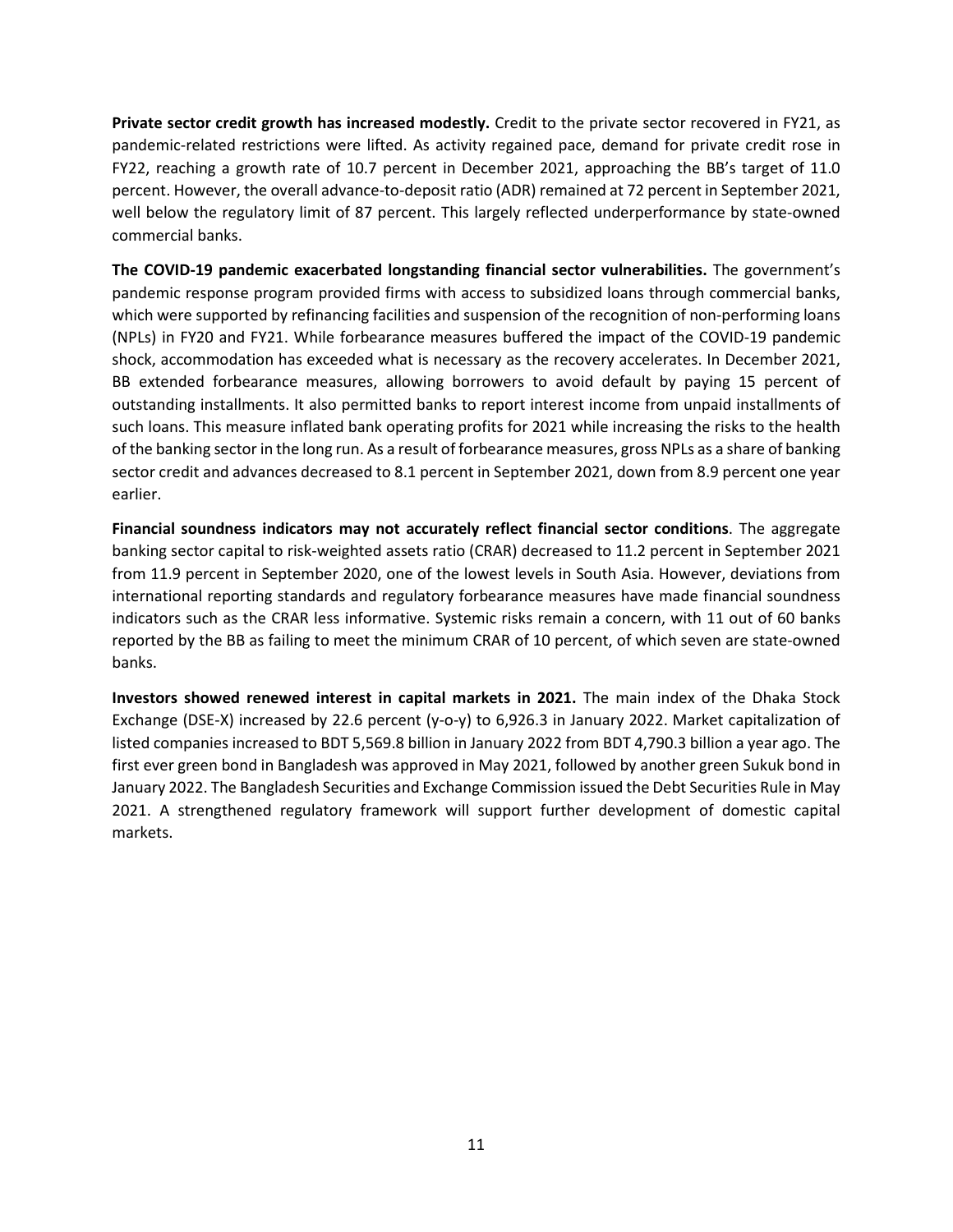#### **External Sector**

*The pressure on external balance has increased. The current account deficit widened in H1 FY22 in the face of a sharp increase in import payments and a decline in official remittance inflows. The financial account surplus narrowed as loan disbursements and portfolio investments slowed. This resulted in a balance of payments deficit in H1 FY22. BB intervened to defend the exchange rate, while allowing modest depreciation of the taka.* 

| <b>Table 3: Balance of Payments</b>               |             |             |             |             |                          |  |  |  |  |
|---------------------------------------------------|-------------|-------------|-------------|-------------|--------------------------|--|--|--|--|
| US\$ millions unless otherwise stated             |             |             |             |             |                          |  |  |  |  |
|                                                   | <b>FY18</b> | <b>FY19</b> | <b>FY20</b> | <b>FY21</b> | <b>FY22</b><br>(Jul-Dec) |  |  |  |  |
| Current account balance                           | $-9,567$    | $-4,490$    | $-5,435$    | $-4,575$    | $-8,180$                 |  |  |  |  |
| Trade balance                                     | $-18,178$   | $-15,835$   | $-18,569$   | $-23,778$   | $-15,617$                |  |  |  |  |
| Merchandise export f.o.b. (inc. EPZ)              | 36,285      | 39,604      | 32,121      | 36,903      | 23,354                   |  |  |  |  |
| Merchandise import f.o.b. (inc. EPZ)              | $-54,463$   | $-55,439$   | $-50,690$   | $-60,681$   | $-38,971$                |  |  |  |  |
| <b>Services</b>                                   | $-4,201$    | $-3,176$    | $-2,578$    | $-3,002$    | $-1,740$                 |  |  |  |  |
| Income                                            | $-2,641$    | $-2,382$    | $-3,070$    | $-3,172$    | $-1,407$                 |  |  |  |  |
| Current transfers                                 | 15,453      | 16,903      | 18,782      | 25,377      | 10,584                   |  |  |  |  |
| Official                                          | 51          | 41          | 19          | 33          | 12                       |  |  |  |  |
| Private                                           | 15,402      | 16,862      | 18,763      | 25,344      | 10,572                   |  |  |  |  |
| o/w Workers' remittance                           | 14,982      | 16,420      | 18,205      | 24,778      | 10,240                   |  |  |  |  |
| Capital account                                   | 331         | 239         | 256         | 221         | 138                      |  |  |  |  |
| <b>Financial account</b>                          | 9,011       | 5,130       | 8,654       | 13,093      | 6,660                    |  |  |  |  |
| Foreign direct investment (net)                   | 1,778       | 2,628       | 1,271       | 1,355       | 870                      |  |  |  |  |
| Portfolio investment (net)                        | 349         | 171         | 44          | $-269$      | $-90$                    |  |  |  |  |
| MLT loans (excludes suppliers' credit)            | 5,987       | 6,263       | 6,996       | 6,726       | 4,025                    |  |  |  |  |
| MLT amortization payments                         | $-1,113$    | $-1,202$    | $-1,257$    | $-1,417$    | $-778$                   |  |  |  |  |
| Other long term loans (net)                       | 141         | 302         | 499         | 1,684       | 972                      |  |  |  |  |
| Other short term loans (net)                      | 1,508       | 272         | 1,142       | 2,064       | 1,402                    |  |  |  |  |
| Trade Credit (net)                                | $-1,270$    | $-3,493$    | 236         | 3,498       | $-450$                   |  |  |  |  |
| <b>Commercial Bank</b>                            | 1,631       | 189         | $-277$      | $-548$      | 709                      |  |  |  |  |
| Errors and omissions                              | $-632$      | $-700$      | $-306$      | 535         | $-409$                   |  |  |  |  |
| <b>Overall Balance</b>                            | $-857$      | 179         | 3,169       | 9,274       | $-1,791$                 |  |  |  |  |
| Official Reserves (in US\$ billions) <sup>1</sup> | 32.9        | 32.7        | 36.0        | 46.4        | 46.2                     |  |  |  |  |

Source: Bangladesh Bank

Note: 1/ All the numbers are in US\$ millions expect mentioned otherwise.

**The large balance of payments (BoP) surplus in FY21 turned into a deficit in H1 FY22.** Despite a widening trade deficit, the BoP surplus increased to US\$ 9.3 billion at the end of FY21, led by a 36.1 percent (y-o-y) surge in official remittance inflows. The surge in official remittance inflows in FY21 correlates with substantial disruptions in informal remittance transfer channels as the movement of people and goods was constrained by COVID-19 travel restrictions. The surplus in the financial account reflected increasing foreign direct investment (39.3 percent) and medium and long-term (MLT) loan disbursements (78.3 percent). However, these trends reversed in FY22. The current account deficit widened in H1 FY22 due to a sharp increase in import payments (52.4 percent) and a decline in official remittance inflows (-20.9 percent). Official remittance inflows declined as travel restrictions were lifted, supporting normalization of informal transfer channels. This trend was reinforced by a rising informal exchange rate premium, which reached 2.7 percent by March 2022. The financial account surplus narrowed as loan disbursements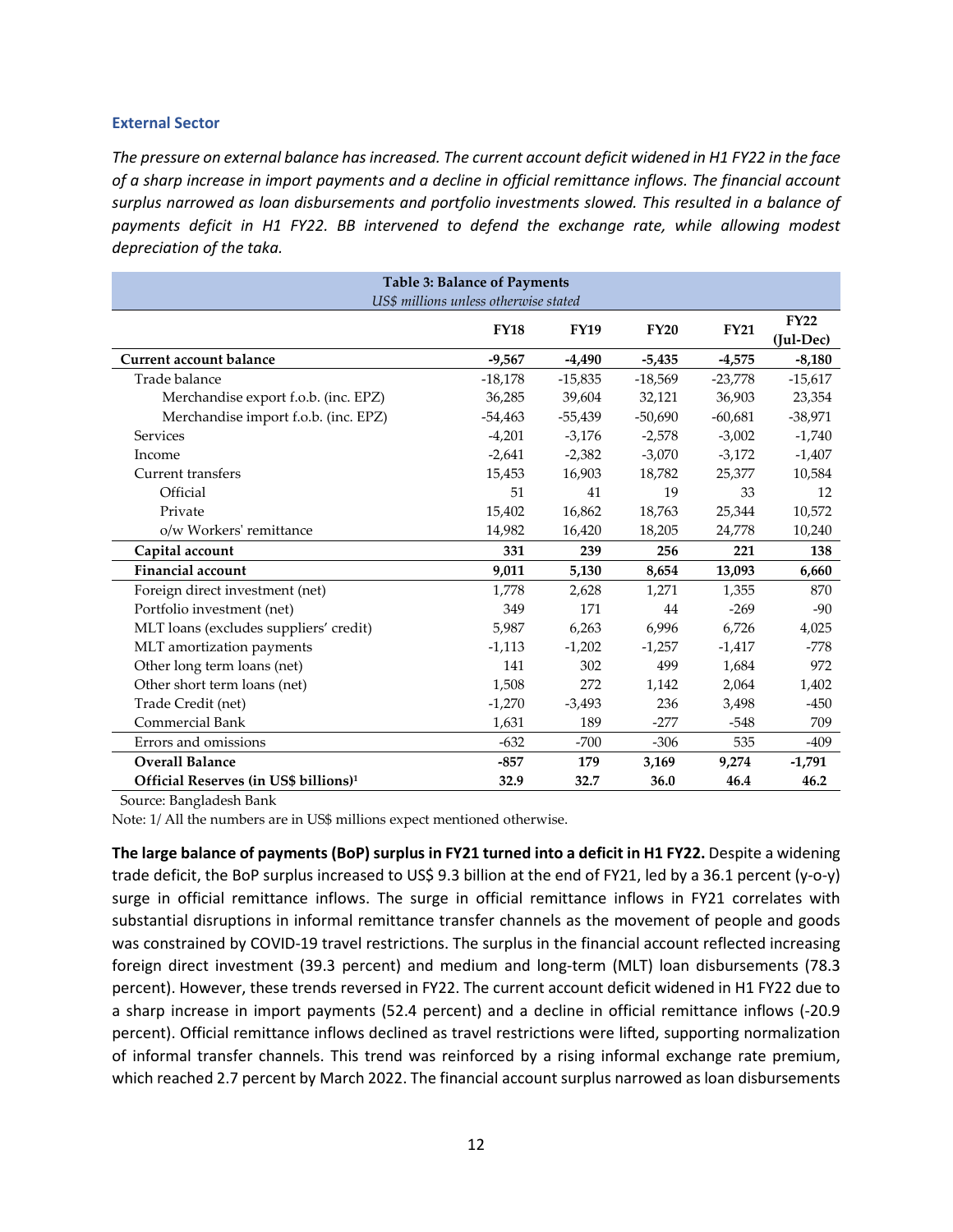and portfolio investments slowed. As a result, the BoP deficit reached US\$ 1.8 billion in H1 FY22, compared to a surplus of US\$ 6.1 billion during the same period of FY21.

**The BoP deficit has put downward pressure on foreign exchange reserves.** The Bangladeshi taka (BDT) remained stable against the US dollar at 84.8 BDT/US\$ throughout FY21. The exchange rate depreciated to BDT 85.8 per US\$ in December 2021 as imports surged, international travel resumed, and official remittance inflows declined. BB sold US\$2.5 billion of reserves in H1 FY22, reversing the direction of its FY21 foreign exchange interventions. Gross foreign exchange reserves declined in H1 FY22 but remained adequate at US\$ 44.5 billion. In the context of an elevated BoP deficit, vigilance, and greater exchange rate flexibility are required to safeguard reserves. The use of reserves for non-monetary purposes such as investment project financing under the Bangladesh Infrastructure Development Fund and the expansion of the Export Development Fund should be reconsidered.

#### <span id="page-12-0"></span>**Fiscal Trends and Debt Sustainability**

*The fiscal deficit narrowed to an estimated 3.6 percent of GDP in FY21. Revenue growth outpaced expenditure growth. As in previous years, both revenue and expenditure fell short of their targets. The use of National Savings Certificates (NSCs) declined in FY22 as NSC interest rates were lowered and enforcement of regulations on sales limits was strengthened. Public debt as a share of GDP increased modestly.* 

**Revenue collection recovered from a low base.** The revenue target for FY21 was an aspirational 42.3 percent nominal increase over FY20 collections. Though revenue collection rose by 23.5 percent (y-o-y) based on provisional estimates, it was still 14 percent lower than the target. Nominal tax revenues increased by 16.8 percent in H1 FY22, led by growth in trade-related tax revenues (22.4 percent growth) as imports rose. Government revenues remained among the lowest in the world at 9.4 percent of GDP, with limited adoption of tax policy or structural reforms in recent years and persistent weaknesses in tax administration systems.

**Public expenditure growth remained modest.** Despite the ambitious target in the budget to expand expenditure to expedite the economic recovery and support vulnerable sectors, total nominal expenditure grew only 9.8 percent in FY21, below the average growth rate of the previous ten years(16.5 percent) and 19.3 percent below the budget target. Current expenditure rose modestly in FY21 as the government continued a policy to limit non-essential expenditure such as the purchase of vehicles, construction of office buildings, and travel of government officials. Though construction of infrastructure megaprojects progressed, overall capital expenditure grew by only 4.2 percent in FY21, reflecting deferral of smaller projects and slow implementation in the fourth quarter due to movement restrictions. In the health sector, only 59.9 percent of the FY21 budget allocation was executed, despite the ongoing pandemic response. The percentage of the Annual Development Program (ADP) executed in H1 FY22 remained below the pre-pandemic level.<sup>[8](#page-12-1)</sup>

<span id="page-12-1"></span><sup>8</sup> Detailed expenditure data for FY22 is not yet available.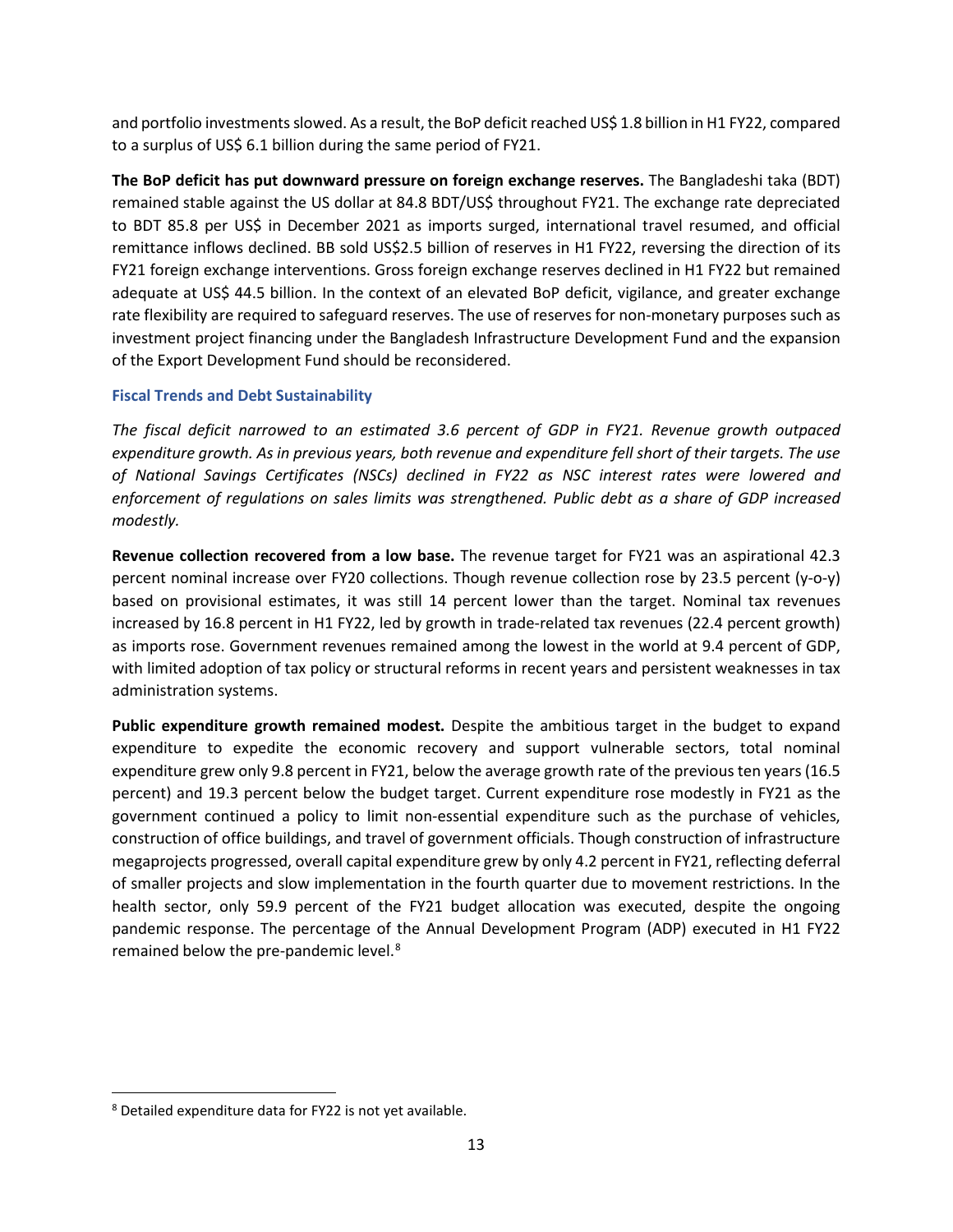| Table 4: Fiscal Outcomes (% of GDP)                              |        |        |        |        |        |  |  |  |  |  |
|------------------------------------------------------------------|--------|--------|--------|--------|--------|--|--|--|--|--|
| <b>FY18</b><br><b>FY19</b><br><b>FY20</b><br>FY21<br><b>FY17</b> |        |        |        |        |        |  |  |  |  |  |
| Total revenue                                                    | 8.7    | 8.2    | 8.6    | 8.5    | 9.4    |  |  |  |  |  |
| Tax revenue                                                      | 7.7    | 7.4    | 7.7    | 7.0    | 7.7    |  |  |  |  |  |
| Total expenditure                                                | 11.6   | 12.2   | 13.3   | 13.3   | 13.0   |  |  |  |  |  |
| Current expenditure                                              | 7.1    | 6.8    | 7.4    | 7.4    | 7.5    |  |  |  |  |  |
| Capital expenditures                                             | 3.7    | 4.7    | 5.2    | 5.1    | 5.1    |  |  |  |  |  |
| Deficit 1/                                                       | $-2.9$ | $-4.0$ | $-4.7$ | $-4.9$ | $-3.7$ |  |  |  |  |  |
| Net external financing                                           | 0.5    | 1.0    | 1.1    | 1.3    | 1.3    |  |  |  |  |  |
| Net domestic financing                                           | 2.4    | 3.0    | 3.6    | 3.4    | 2.3    |  |  |  |  |  |
| General government debt stock                                    | 26.3   | 27.2   | 28.5   | 31.7   | 32.1   |  |  |  |  |  |
| External                                                         | 9.6    | 10.4   | 10.4   | 11.8   | 12.2   |  |  |  |  |  |
| Domestic                                                         | 16.7   | 16.8   | 18.1   | 19.9   | 19.9   |  |  |  |  |  |

Source: Ministry of Finance

1/Excluding grant

**The fiscal deficit narrowed to an estimated 3.7 percent of GDP in FY21, according to preliminary fiscal data**. FY21 deficit financing was dominated by domestic borrowing. Net sales of National Savings Certificates (NSCs) almost tripled from FY20 to FY21, as savers turned to these high-yielding instruments amidst a decline in bank deposit interest rates. As a result, net borrowing from the banking sector declined by 40.5 percent (y-o-y) in FY21 in nominal terms. However, these trends reversed in FY22 as the interest rates on NSCs were reduced, and regulations on purchase limitations were enforced. Net NSC sales declined by 47.4 percent (y-o-y) in the first five months of FY22 (July-November 2021), while borrowing from the banking sector increased by 59.2 percent (y-o-y). Net foreign financing also increased by 11.6 percent (y-o-y) over the same period.

**Bangladesh remains at a low risk of debt distress.** Estimated public debt rose to 32.1 percent of GDP in FY21, from 31.7 percent in FY20. External debt amounted to 12.2 percent of GDP, just over one-third of the total debt stock. External debt is predominantly owed to multilateral creditors (61.1 percent of total external debt), although their share in overall external debt has been declining in recent years with increased borrowing from bilateral creditors to finance large infrastructure projects. The March 2022 joint World Bank-IMF Debt Sustainability Analysis (DSA) assessed that Bangladesh remained at low risk of external and public debt distress.

**Underlying fiscal vulnerabilities remain.** In the latest joint Bank-Fund DSA, the debt carrying capacity has been downgraded from strong to medium, driven mostly by a lower score in the World Bank's Country Policy and Institutional Assessment (CPIA) in 2020. Use of non-concessional loans and high cost NSCs have increased the debt service to revenue ratio. However, the recent reduction in NSCs interest rates and a decline in NSC issuance will support lower debt service costs. Guarantees to 49 SOEs stood at BDT 738.4 billion (approximately US\$ 8.7 billion), increasing by 21.6 percent (y-o-y). Based on data from 120 SOEs and local governments, total Debt Service Liabilities (DSL) of these institutions stood at BDT 1,755.7 billion (approximately US\$ 20.6 billion or 5 percent of FY21 GDP) as of May 2021, increasing by 31.6 percent (yo-y). Control of these rapidly growing contingent liabilities will be critical.

**Budget credibility remains a challenge.** The gap between the original and executed budgets has grown substantially in recent years. In FY20, only 70.3 percent of revenue and 80.3 percent of expenditure in the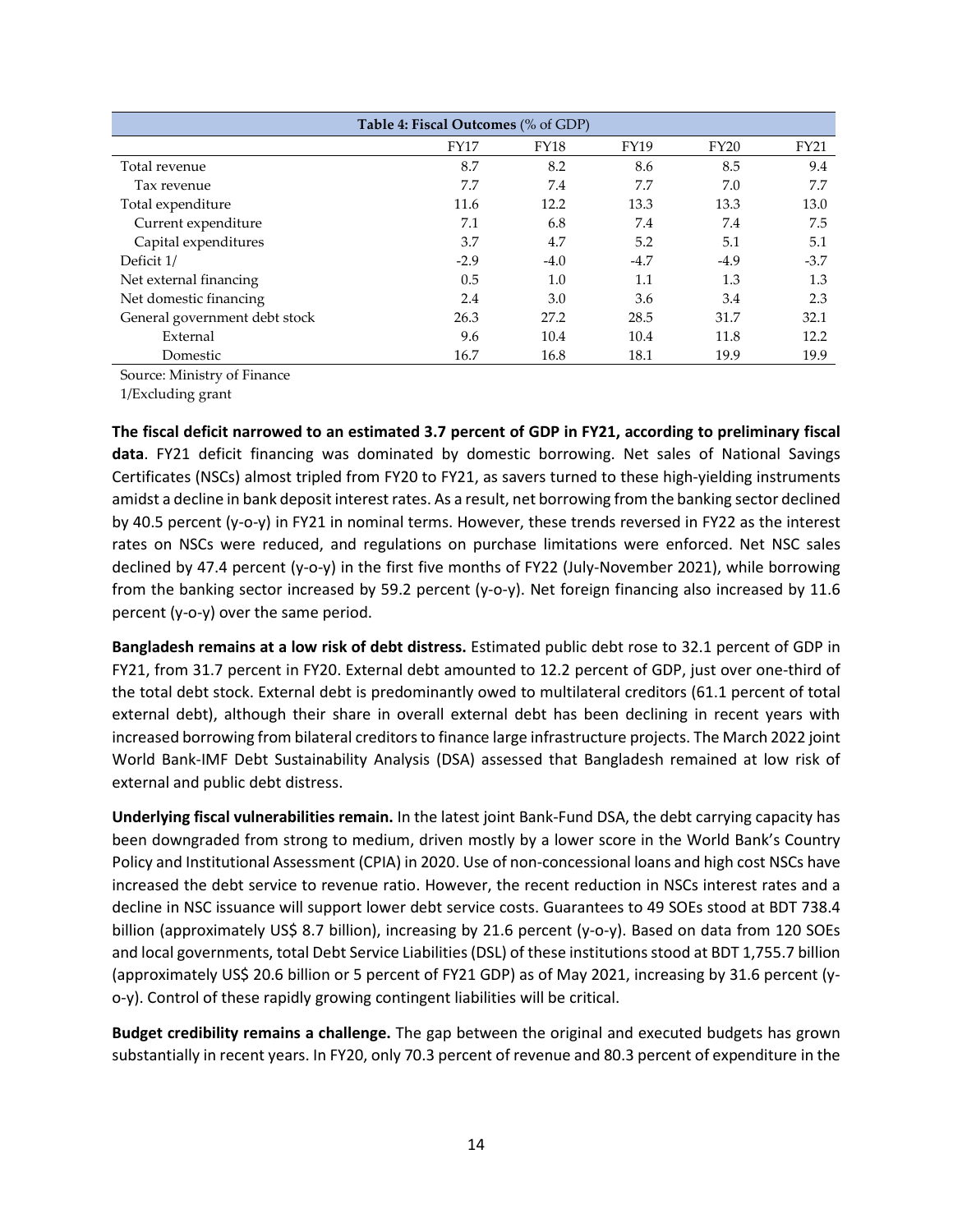original budget was executed.<sup>[9](#page-14-1)</sup> Accurate revenue and expenditure forecasts are a key input to the preparation of a credible budget. In Bangladesh, overly optimistic expenditure allocations are presented with aspirational revenue targets. The large gap between budget and execution limits the ability to enforce accountability in public finances and weakens the credibility of the budget. It also reduces effective implementation of public investment and service delivery, affecting the overall development outcomes of government programs.

#### **Outlook and Risks**

<span id="page-14-0"></span>*GDP growth is expected to remain resilient in the medium term with waning pandemic-related economic disruptions and continuation of supportive macroeconomic policies. Inflation is projected to remain above the BB's target of 5.3 percent. External and fiscal sustainability will be stressed by rising global commodity prices and increased uncertainty following the war in Ukraine. Downside risks include continued high commodity prices that could worsen inflation dynamics and impact the external balance, weaker global demand for Bangladesh's exports, and potential new waves of COVID-19 that could require further containment measures.*

**After rebounding to an estimated 5.5 percent in 2021, global growth is expected to decelerate markedly to 4.1 percent in 2022.** The downgrade reflects the impact of the Ukraine crisis, continued COVID-19 flareups, diminished fiscal support, and lingering supply bottlenecks**.** In contrast to advanced economies, output in EMDEs will remain substantially below the pre-pandemic trend over the forecast horizon. Growth in EMDEs is forecast to moderate, as macroeconomic policy support is phased out and the rebound in China eases. The pace of recovery in EMDEs is likely to remain uneven, with output and investment remaining well below pre-pandemic trends in many economies. [10](#page-14-2)

#### *Near and Medium Term Outlook*

**Bangladesh's GDP is expected to maintain robust growth in the medium term.** Real GDP growth in FY22 is projected to decelerate modestly to 6.4 percent, driven by slower manufacturing sector growth as pentup consumption demand subsides. Agricultural production is expected to maintain trend growth, subject to the risks of disruptions from natural disasters. As the vaccination campaign progresses, growth is projected to remain strong at 6.7 to 6.9 percent in FY23-24. Private investment is likely to recover gradually, and the government is expected to continue investing in infrastructure projects envisioned under the  $8<sup>th</sup>$  Five Year Plan. Remittance inflows are expected to grow with increasing outflows of Bangladeshi migrant workers overseas, supporting growth in private consumption.

| Table 5: Selected Macroeconomic Indicators                         |      |         |     |      |     |     |  |  |
|--------------------------------------------------------------------|------|---------|-----|------|-----|-----|--|--|
| (annual percentage change, unless indicated otherwise)             |      |         |     |      |     |     |  |  |
| FY24f<br>FY <sub>23f</sub><br>FY22f<br>FY21<br><b>FY19</b><br>FY20 |      |         |     |      |     |     |  |  |
| Real GDP growth, at constant market prices                         | 7.9  | 3.4     | 6.9 | 6.4  | 6.7 | 6.9 |  |  |
| Private Consumption                                                | 4.9  | 3.0     | 8.0 | 7.9  | 5.9 | 5.8 |  |  |
| Government Consumption                                             | 13.4 | 2.0     | 6.9 | 7.7  | 8.3 | 8.8 |  |  |
| Gross Fixed Capital Investment                                     | 6.9  | 3.9     | 8.1 | 8.4  | 7.7 | 8.1 |  |  |
| Exports, Goods and Services                                        | 11.5 | $-17.5$ | 9.2 | 25.5 | 5.8 | 6.8 |  |  |

<span id="page-14-1"></span><sup>9</sup> Final data is not yet available for FY21.

<span id="page-14-2"></span><sup>10</sup> Global Economic Prospects. The World Bank, January 2022.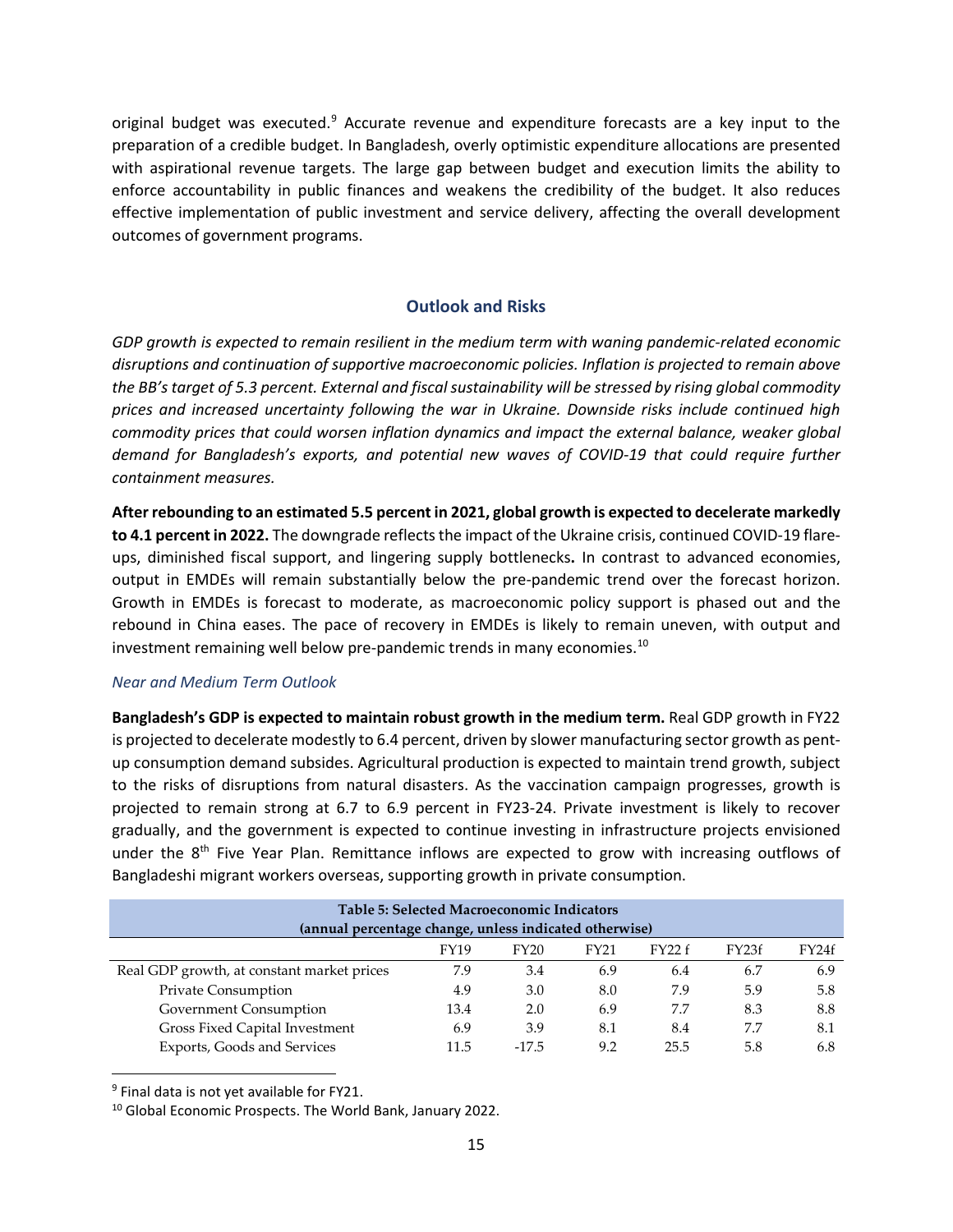| Imports, Goods and Services                | 0.5    | $-11.4$ | 15.3   | 28.8   | 5.7    | 5.6    |
|--------------------------------------------|--------|---------|--------|--------|--------|--------|
| Real GDP growth, at constant factor prices | 8.0    | 3.8     | 7.0    | 6.4    | 6.8    | 6.9    |
| Agriculture                                | 3.3    | 3.4     | 3.2    | 3.2    | 3.5    | 3.6    |
| Industry                                   | 11.6   | 3.6     | 10.3   | 10.4   | 10.3   | 10.1   |
| <b>Services</b>                            | 6.9    | 3.9     | 5.7    | 4.4    | 4.9    | 5.1    |
| Inflation (Consumer Price Index)           | 5.5    | 5.6     | 5.6    | 6.2    | 6.0    | 5.8    |
| Current Account Balance (% of GDP)         | $-1.3$ | $-1.5$  | $-1.1$ | $-4.0$ | $-3.4$ | $-3.2$ |
| Net Foreign Direct Investment (% of GDP)   | 0.7    | 0.3     | 0.3    | 0.4    | 0.5    | 0.6    |
| Fiscal Balance (% of GDP) 1/               | $-4.8$ | $-4.9$  | $-3.7$ | $-4.1$ | $-4.1$ | $-3.7$ |
| Debt (% of GDP)                            | 28.5   | 31.7    | 32.1   | 32.8   | 33.2   | 33.1   |
| Primary Balance (% of GDP) 1/              | $-3.1$ | $-3.0$  | $-1.6$ | $-2.1$ | $-1.9$ | $-1.4$ |

Source: Bangladesh Bureau of Statistics; Ministry of Finance; Staff Estimates 1/ including grants

**Inflation is projected to remain above the BB's 5.3 percent target.** The inflation outlook has worsened due to the war in Ukraine and associated sanctions that resulted in higher global commodity prices. Though domestic crop production is expected to remain resilient, food prices may increase further if the government increases domestic energy and fertilizer prices. Non-food prices are likely to remain elevated as well, driven by an increase in transportation costs and the knock-on effects on other products. Global price increases in imported consumer products and freight costs, together with exchange rate depreciation, are likely to keep prices of imported items elevated.

**Monetary policy is likely to remain accommodative, subject to inflation dynamics.** BB kept the prior reductions in policy rates and reserve requirements unchanged despite the economic recovery. A further rise in inflation could prompt the BB to tighten monetary policy. However, monetary policy transmission through policy rates remains a challenge given the continued use of non-market NSC instruments for government borrowing and the cap on bank lending rates. With a decline in net foreign assets, BB lowered the broad money growth target to 10.0 percent for June 2022. Meanwhile, it raised the private sector credit growth target to 14.8 percent assuming a gradual recovery in the economy and return of investor confidence. However, continuation of the cap on lending rates and the inflation-based floor on the term deposit rate may squeeze the spread of the commercial banks and distort their lending decisions.

**External stability will be subject to rising global commodity prices and increased uncertainty following the war in Ukraine.** The current account deficit is projected to increase to 4.0 percent of GDP in FY22, driven by surging import payments and a decline in official remittance inflows as the use of informal transmission channels normalizes. The forecast is clouded by uncertainties in global trade and commodity prices stemming from the war in Ukraine. A slowdown in the growth in major export markets, particularly the European Union, could hamper export growth. Import payments of many goods (i.e., petroleum products, cotton, yarn, fertilizer, cooking oil, wheat) may rise further. Remittances are likely to pick up in the medium term with the increase in the outflow of migrant workers. Foreign currency reserves are expected to decline in the near and medium-term.

**The fiscal deficit is expected to reach 4.1 percent of GDP in FY22 and moderate over the medium term.** The volatility and uncertainty in the price of oil and LNG in the international market have created uncertainty regarding the required subsidy payments in FY22 and subsequent years. The government is also likely to move away from some of the austerity measures announced at the beginning of the pandemic, increasing government consumption. As a result of the war in Ukraine, implementation of US\$ 12.7 billion Rooppur Nuclear Power Plant could be affected by sanctions. External support for the host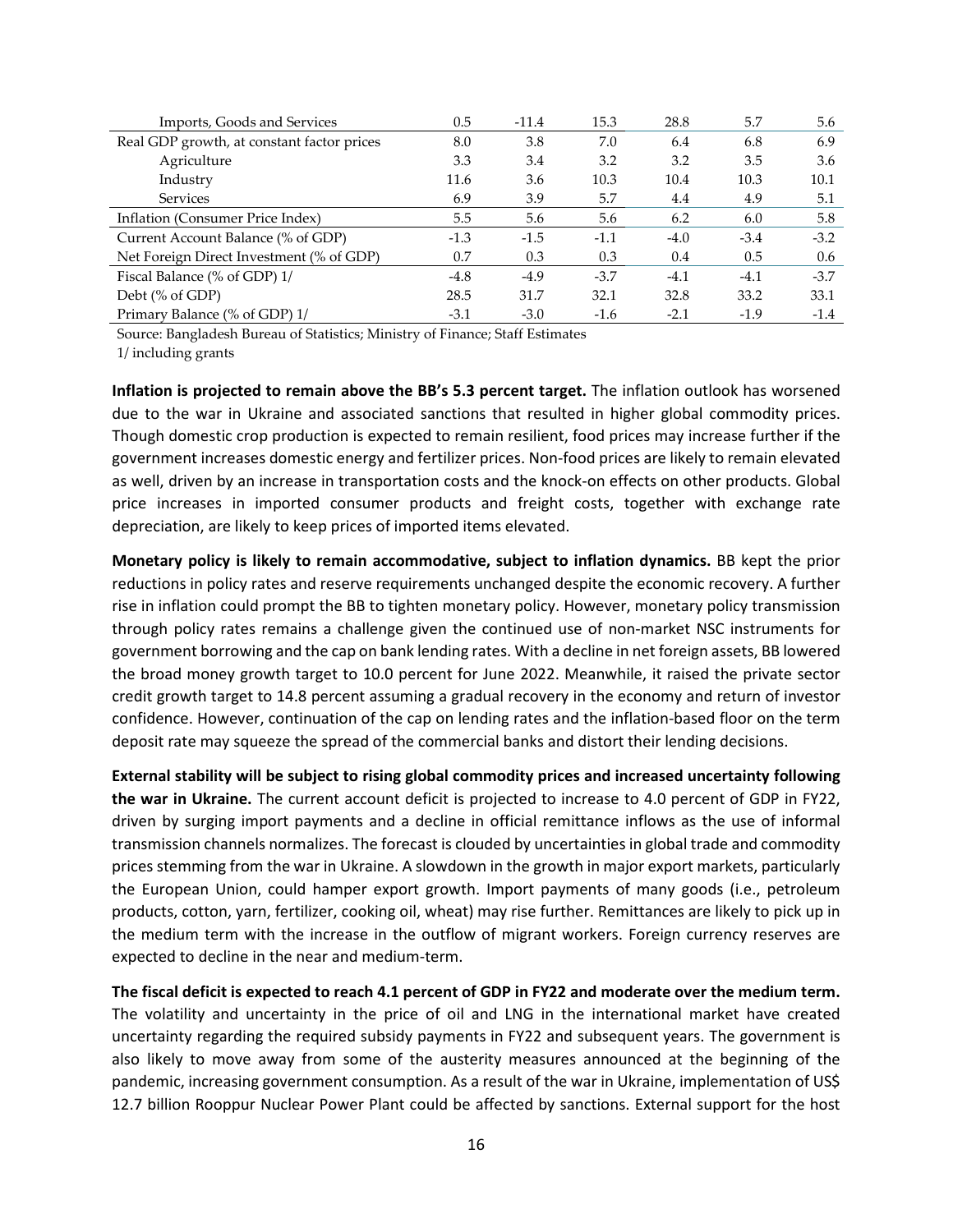community in Cox's Bazar and the displaced Rohingya population is expected to buffer the impact of the crisis on government expenditure. Revenue collection is expected to grow, but without major structural changesin the medium term, the revenue to GDP ratio for Bangladesh is likely to remain one of the lowest in the world at below 10 percent of GDP. Reliance on NSCs for deficit financing is likely to decline in the medium term, raising the pressure on bank borrowing. Close monitoring of the liquidity of the banking system will be required to prevent any crowding out of private investment. Despite the rise in deficit, the debt to GDP ratio is expected to remain at a sustainable level.

#### <span id="page-16-0"></span>**Risks and Reform Priorities**

**Risks remain tilted to the downside**. Inflation may increase further due to both demand-pull and costpush factors, disproportionately affecting the poor. High commodity prices for an extended period could impact the external balance more than expected. Weaker global demand for Bangladeshi exports could derail export growth. A further increase of subsidy payments to the energy, power, and the agriculture sectors would widen the fiscal deficit. New virulent waves of COVID-19 could necessitate additional movement restrictions, hampering domestic economic activities. The pandemic has deepened longstanding financial sector vulnerabilities. Contingent liabilities from non-performing loans combined with weak capital buffers could necessitate recapitalizations, resulting in higher domestic debt of the government and depressing credit growth. Upside risks include higher than expected export growth driven by diversion of export orders if supply chain diversification intensifies.

**Containing inflation and managing the potential negative impacts of the war in Ukraine are immediate priorities.** While growth has remained resilient, rising inflation is contributing to headwinds. Implementing existing stimulus programs for smaller firms and scaling up direct cash and food support programs to help the low-income households could underpin more balanced and sustainable growth. While some steps to roll out targeted fiscal stimulus have already been taken, fiscal space is sufficient to support expanded social protection programs.<sup>[11](#page-16-1)</sup> Vigilance will be required to monitor inflation and adjust monetary policy to contain inflation, which will require close coordination with fiscal policies on commodity price subsidies. Prudent exchange rate management will be critical to keep the external balance at a desirable level and maintain adequate foreign exchange reserves.

**Addressing longstanding structural reforms would support the recovery and strengthen resilience to future shocks**. Bangladesh's expected graduation from the UN's Least Developed Country (LDC) status in coming years will present opportunities but also challenges, including the eventual loss of preferential access to advanced economy markets and more rigorous environmental and labor standards. Priority reforms are highlighted below. [12](#page-16-2)

• **Strengthening trade competitiveness.** A trade competitiveness strategy is needed to sustain and increase export competitiveness in the post-LDC graduation environment. A national tariff policy complemented by revenue performance improvements could reduce overall nominal protection by rationalizing import tariffs and para-tariffs (regulatory and supplemental duties) and contribute to export diversification. A modern trade policy agenda that includes trade facilitation and services

<span id="page-16-1"></span> $11$  Steps include an announcement to provide special cards to 10 million people to buy daily essential commodities at a subsidized rate, and new stimulus programs targeting returning migrant workers, unemployed youth and rural entrepreneurs.

<span id="page-16-2"></span><sup>&</sup>lt;sup>12</sup> Adopted from "Bangladesh Systematic Country Diagnostic 2021 Update." World Bank, November 2021.